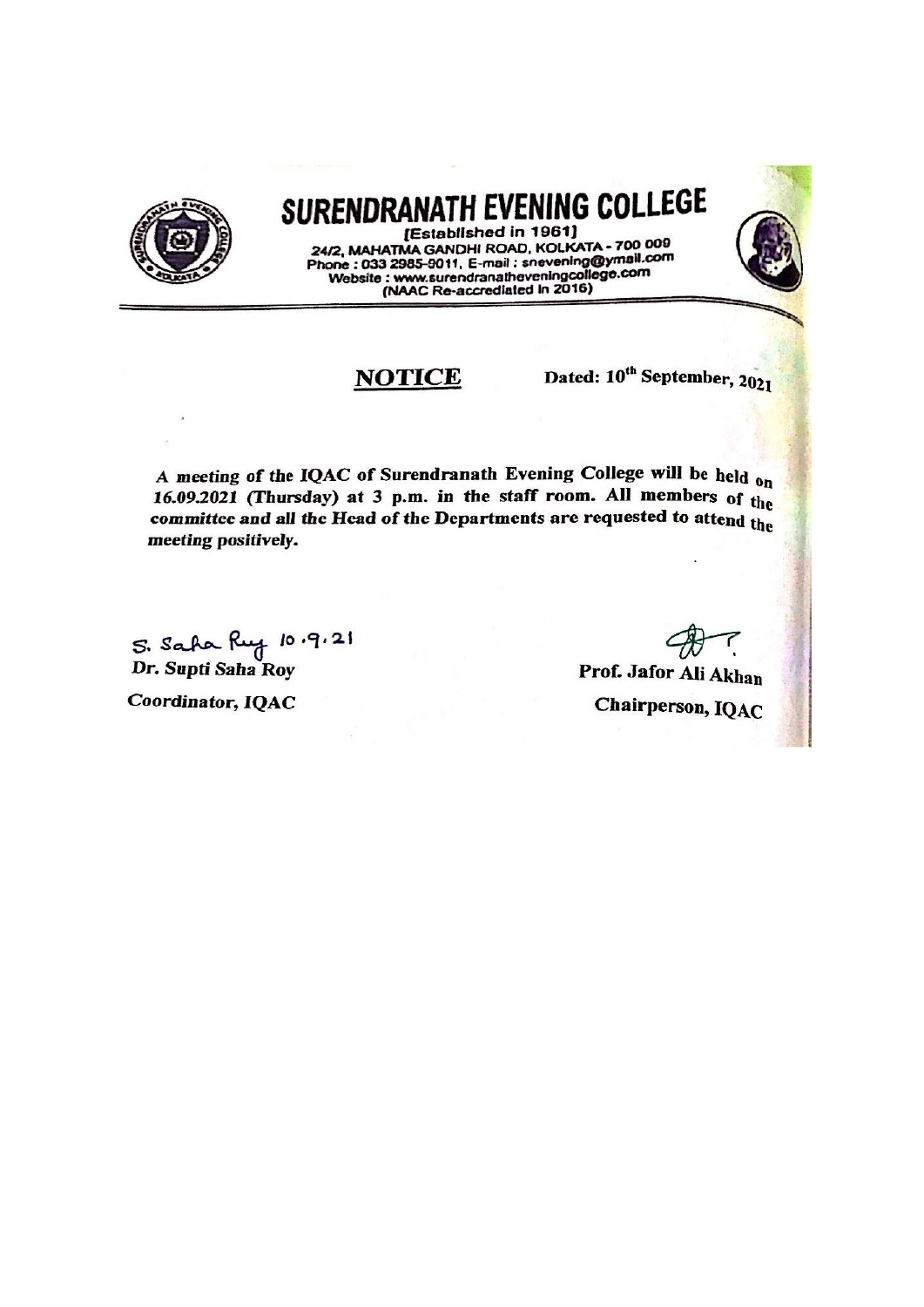Members present at the IQAC naceting held on 16.9.21 at 3 PM  $47.16.09.21$  $\mathbf{I}$ . S. Saha Ruy 16.9.21<br>Tapas K. Paire 16  $2.$  $\mathbf{S}$ .  $16.19.2$ Manyaré Clakeabati 16[9] 21  $\overline{a}$  $A$ . Urmilation 16.9.2  $5.$ Débeperindayer 16.9.21.  $6:$ Nusvat Jahan 16.09.2001  $7.$ Sanklich Satte 16/9/2021  $\beta$ . Debanis Manna  $9.$  $16.9.2$ Teton Chofh 16.09.21  $10.$ Grantam Hambron 16/09/2021.  $11 -$ Saturnepa Salia 16/9/2021  $12.$  $\{3.$  $S$ wiata  $266 \cdot 1669$ Ava Kuman Singh 16/09/21  $14.$  $16[69]21$ Himson Neth Sela  $15.7$  $q_{\mu\lambda\lambda}$   $16|09|21$  $|6\rangle$ Delomb BaryE  $17 16.9.7$ Goodre Rhalling 16-09-21  $l$ g. Panjit 145. Perry 16.09-21  $19.$ Abbijit Podder 16109/2021.  $20$ . Nousheau Baba Khan 16/9/21  $21.$ Annipan Debangsh  $22.$  $11/09/21$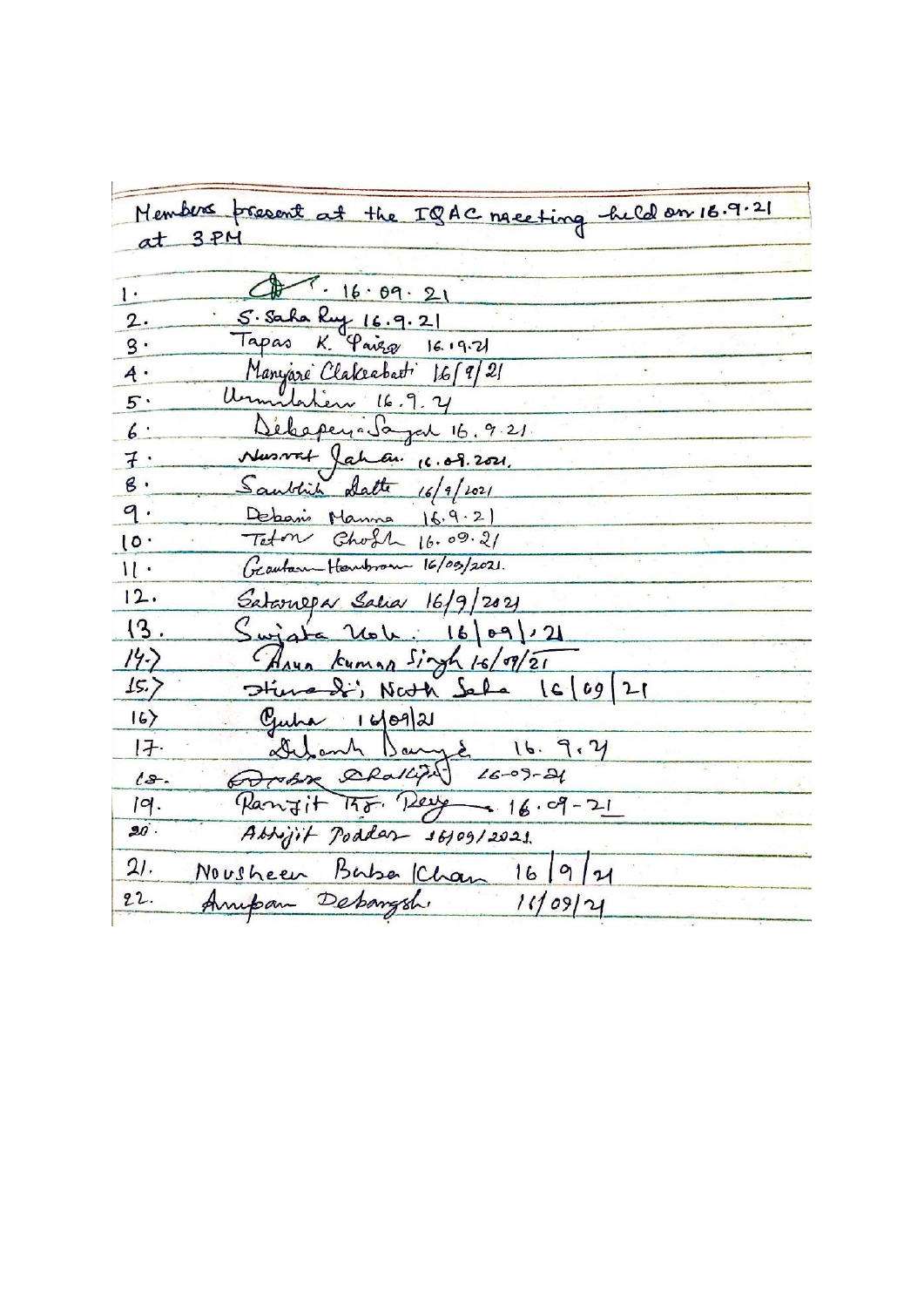## **Proceedings of the IQAC meeting held on 16.09.2021**

1. The Coordinator read out the proceedings of the last meeting held on 09.09.2021 and it was duly confirmed by all the members.

2. The Coordinator Dr Supti Saha Roy displayed the printed copies of the Student, Faculty and Office Fredback form which were formulated in the last meeting and urged the members to formulate the two pending feedback forms for Parents and Alumni. This matter was taken up by the members at the end of the meeting and the two remaining feedback forms were formulated.

3. Dr Debasis Manna pointed out that along with the task of making the feedback forms, it was urgent to open an email account for the IQAC which would be the portal for submission of all these forms. Dr Tapas Paira informed the members that he has already had a talk with Skillhut on this issue and the service provider would start doing all necessary work on website and email ID for IQAC and individual teachers on and from the first week of October 2021.

4. The Coordinator Dr Saha Roy then addressed Dr Debasis Manna and Dr Tapas Paira and asked them to lay out the 7 criteria necessary to complete the AQAR and distribute the responsibility among the present HODs. Dr Paira initially proposed that separate departments be given single criteria to prepare and submit, but Dr Averi Guha said that since each criteria would involve data from all departments, it would be a better working method to go through each of the 7 criteria and assign work to the HODs wherever a department can process and prepare the data. Dr Guha further proposed that the Departmental Heads working in harmony with their departments should consult the office and collect data from this source when required. To facilitate the work of the HODs, Dr Paira offered a valuable help by promising to send to the HODs Excel sheets of the data of all students of all semesters as well as the 1+1+1 annual system students in which the subject combinations shall also be given to enable the identification of General as well as Honours students.

5. After all this discussion Dr Paira started going over the 7-point criteria with all members in a detailed manner and tasks were alloted. The entire list of assignments for the HODs is appended separately here for ready reference. One point which came up in the course of allotting assignments was the idea that it would be beneficial if some staff from the office was earmarked to help the teachers gather data, particularly regarding the pass percentage of students per semester and year.